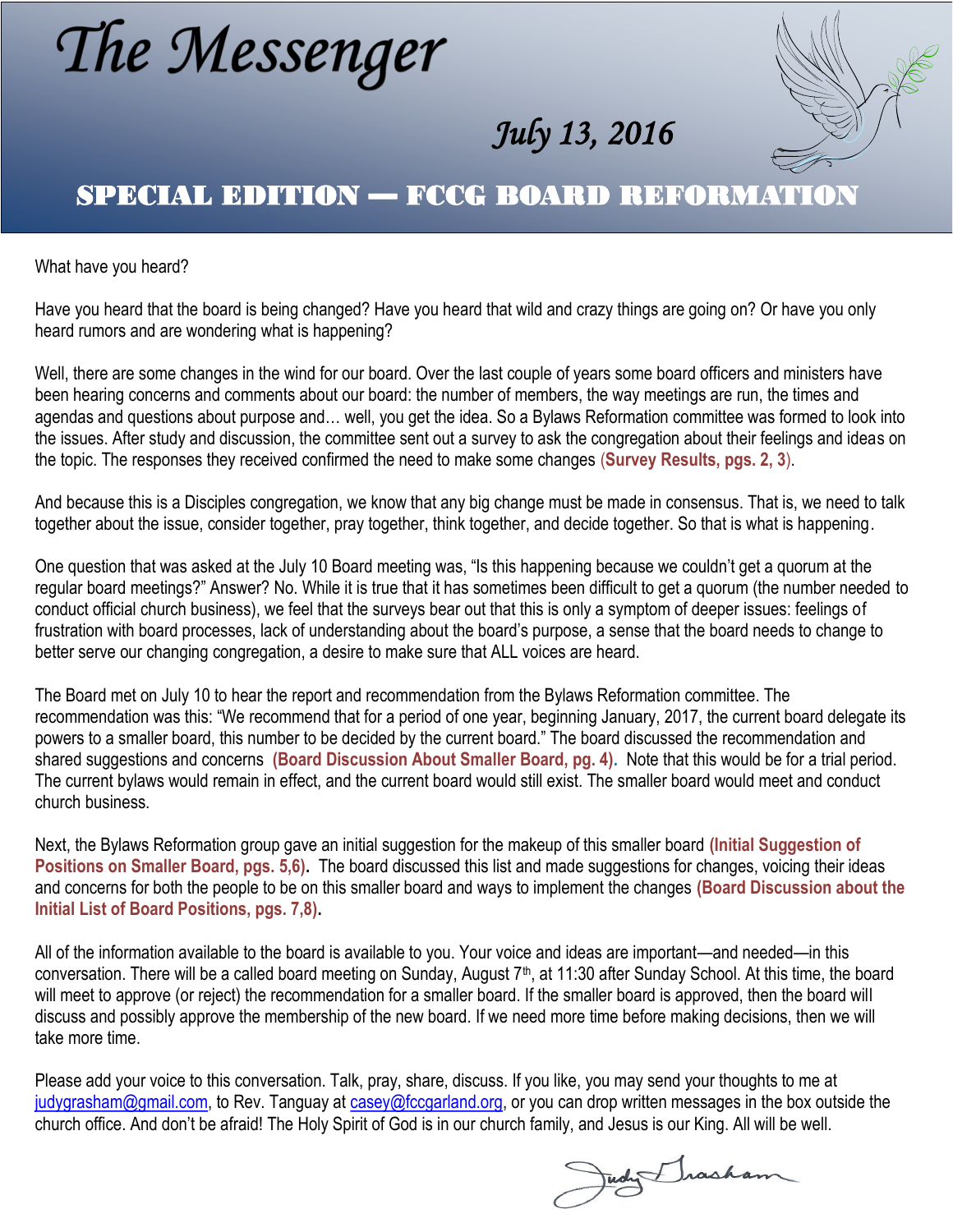#### *[Survey Results]*

## **Results of Bylaw Reformation Survey 2016 First Christian Church Garland**

A survey was developed and sent to the congregation on June 16, 2016 to collect responses from the congregation regarding the current board structure and function. The survey was sent via email and posted on the church Facebook groups. Printed copies were provided to Sunday School classes. It was advertised in *The Messenger* and church worship bulletins. About one-third of the current active membership of the church completed a survey (approx. 50 people). The results were reviewed, analyzed and discussed by the Governance Task Force. This is a summary of those results. Particular attention was given to comments and themes that were repetitive (mentioned in multiple responses). The listed summary results is in no particular order.

#### 1) What was liked and valued about our current structure?

- □ Representation
- Democratic
- $\square$  Lay-led leadership
- □ Consensus
- $\Box$  Opportunity for involvement
- 2) What was challenging or troubling?
	- $\Box$  Decisions are made prior to board meetings. There is no discussion at board meetings.
	- $\Box$  Hard to get people to fill positions and participate
	- $\Box$  People stay in positions for an unlimited time
	- $\Box$  Communication is lacking and cliquish
	- $\Box$  There is a lack of time to consider and process issues
	- $\Box$  Too many people to work effectively
	- $\Box$  Reports/agenda should go out ahead of time
	- $\Box$  Meeting frequency and time

*(continued on page 3)*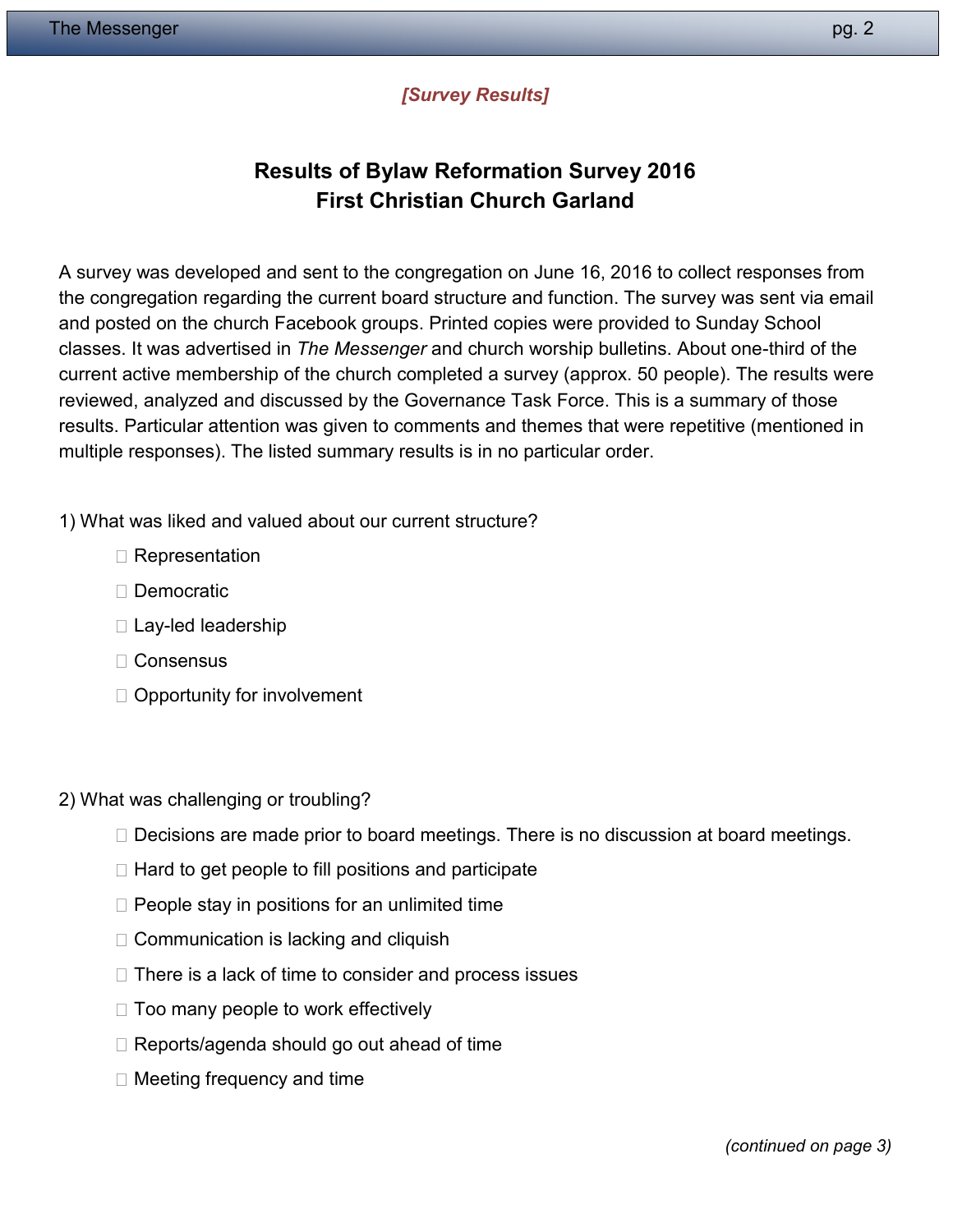#### *[Survey Results—continued from page 2]*

## **Results of Bylaw Reformation Survey 2016 First Christian Church Garland**

- 3) What is the purpose of a church board?
	- $\Box$  Make decisions
	- $\Box$  Transact the business of the church
	- $\Box$  Provide guidance and plan
	- $\square$  Set the goals and mission
	- □ Oversight of committees
	- $\Box$  Deal with big issues/big picture, not micromanage

#### 4) Ideas and Suggestions?

- $\Box$  Decrease size of board
- $\Box$  Find ways for all voices to be heard
- $\Box$  Provide training for leaders/congregation
- $\Box$  Increase/improve communication
- $\Box$  Encourage spiritual content
- D Decrease number of meetings
- $\Box$  New leaders to sign covenant commitment

#### Overall Summary of Primary Themes/Issues:

- □ Size of board
- $\Box$  Communication
- $\Box$  Education and Training
- □ Meeting times, frequency, agenda
- □ Decision-making process
- $\square$  Basic structure (consensus, lay led) is OK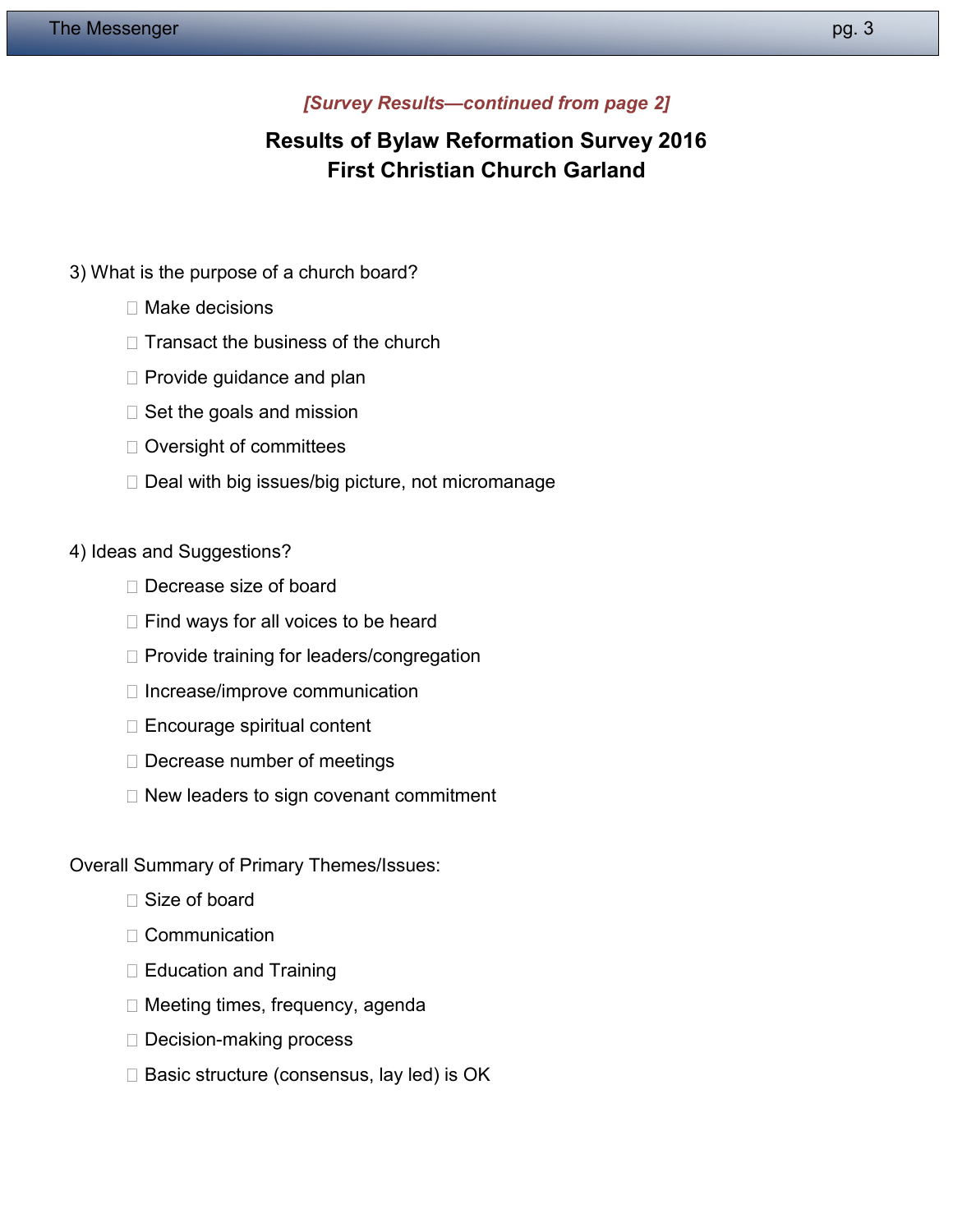#### *[Board Discussion About Smaller Board]*

#### **Recommendation of Governance Task Force 2016:**

Recommend for a period of 1 year, beginning January, 2017, the current board delegate its powers to a smaller board, this number to be decided by the current board.

- □ Chair
- Vice Chair
- □ Elder Chair or Representative
- D Deacon Chair or Representative
- $\Box$  Trustee Representative
- □ Ministry Representative from Each Ministry (currently 14 ministries)
- □ Elder Emeritus
- $\Box$  Secretary (to be selected from the board)
- $\Box$  Treasurer (Recommend that this is Stewardship Chair)
- $\Box$  Ministers (ex officio)

List of current ministries/committees:

- 1. Executive
- 2. Personnel
- 3. Safe Church
- 4. Worship
- 5. Christian Education
- 6. Evangelism
- 7. Membership/Caring Groups
- 8. Fellowship
- 9. Outreach
- 10. Stewardship
- 11. Property
- 12. Publicity
- 13. Christian Men's Fellowship
- 14. Disciples Women's Ministry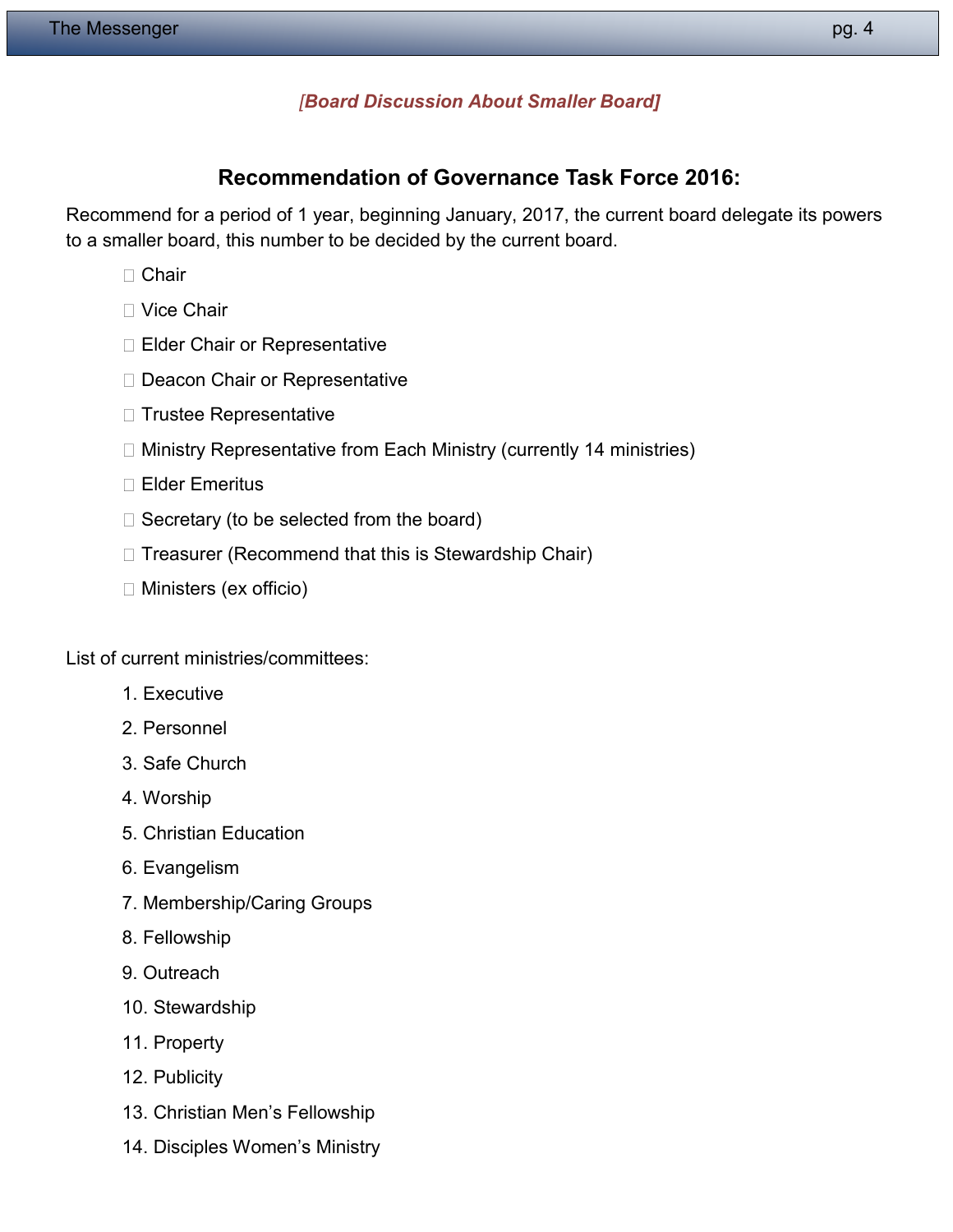#### *[Initial Suggestion of Positions on Smaller Board]*

## **Board Meeting July 10, 2016 Small-Large Group Discussion Governance/By-Law Reformation**

There were approximately 36 members and 2 ministers present for this meeting/discussion.

1) Initial thoughts/suggestions about the suggested list of board positions/number.

GROUP 1:

- o Add a member at-large.
- o Should not allow any one person to hold 2 positions.
- o Provide Adult Sunday School class representation.

GROUP 2:

- o Liked the general proposal.
- o Concerned that it doesn't provide opportunity for younger generations to be represented/involved.
- o Like idea of members at-large.

GROUP 3:

- o Still processing the information.
- o Like Sunday School representation.
- o Concerned that younger generations will not be represented.
- o Proposal of about 21-30 people.
- o Question, Is the issue that we can't get a quorum at board meetings?

*Answer:* "No, that's just the effect/symptom of other issues, not the cause."

*(continued on page 6)*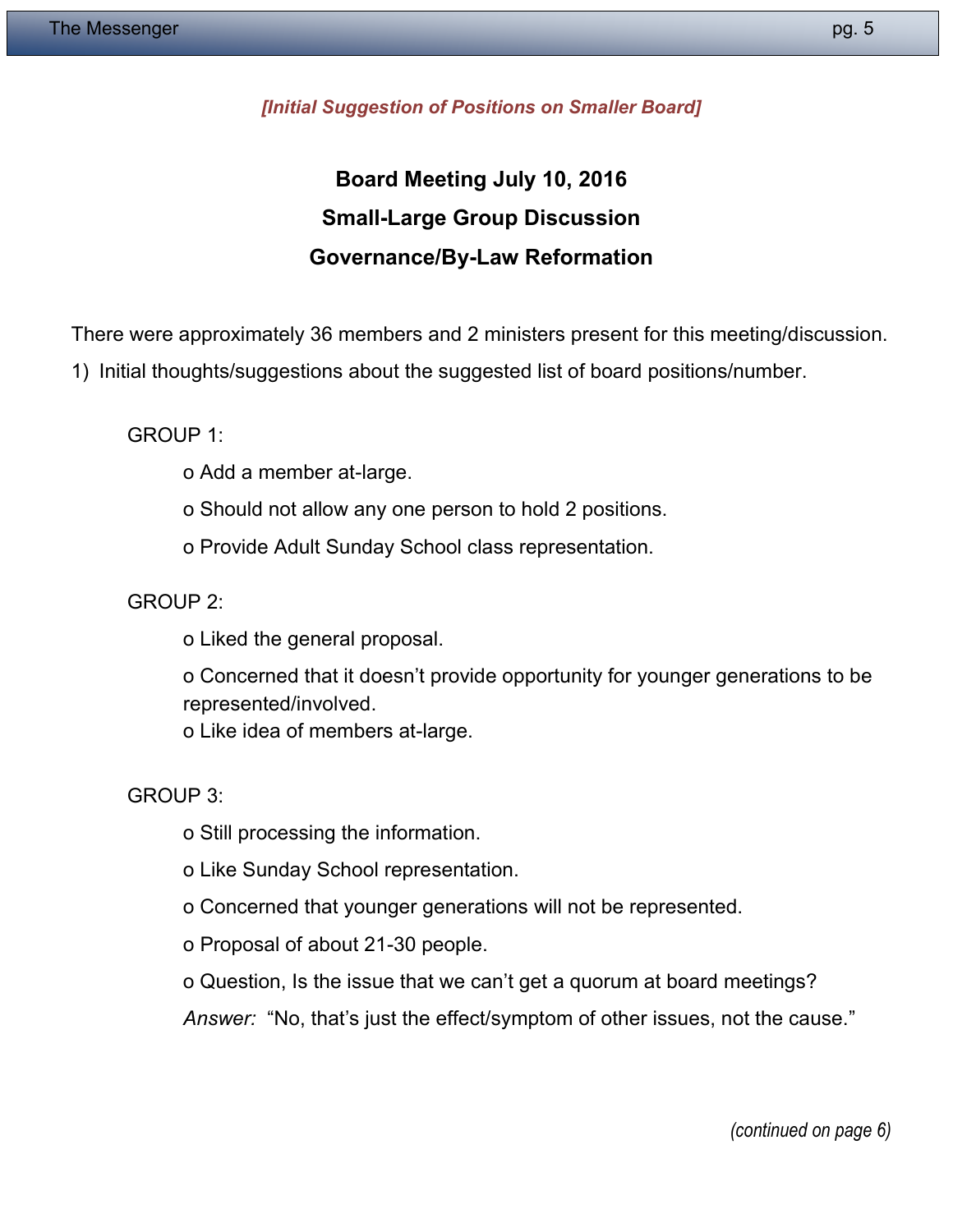#### *[Initial Suggestion of Positions on Smaller Board; continued from pg. 5]*

# **Board Meeting July 10, 2016 Small-Large Group Discussion Governance/By-Law Reformation**

GROUP 4:

o Add 3 at-large members (or another #) that really want to serve.

o Like overall proposal.

GROUP 5:

o Like smaller board but concerned if it is really representative of

congregation?

o Same ministry chairs serve consistently from year to year. There should be term limits.

o Nominating committee would have an easier task

o A representative from each ministry committee could attend meetings rather than requiring Committee Chairs.

o Would it need to be the same person/representative each month or could it change from meeting to meeting?

o How is this currently happening with ministry chair selection? *Answer*: whoever is asked and whoever accepts.

#### GROUP 6:

o At-large representative.

#### GROUP 7:

o Streamline ministries. There seems to be overlap in many ministries or ministries that are not currently functioning.

o Sunday School representation.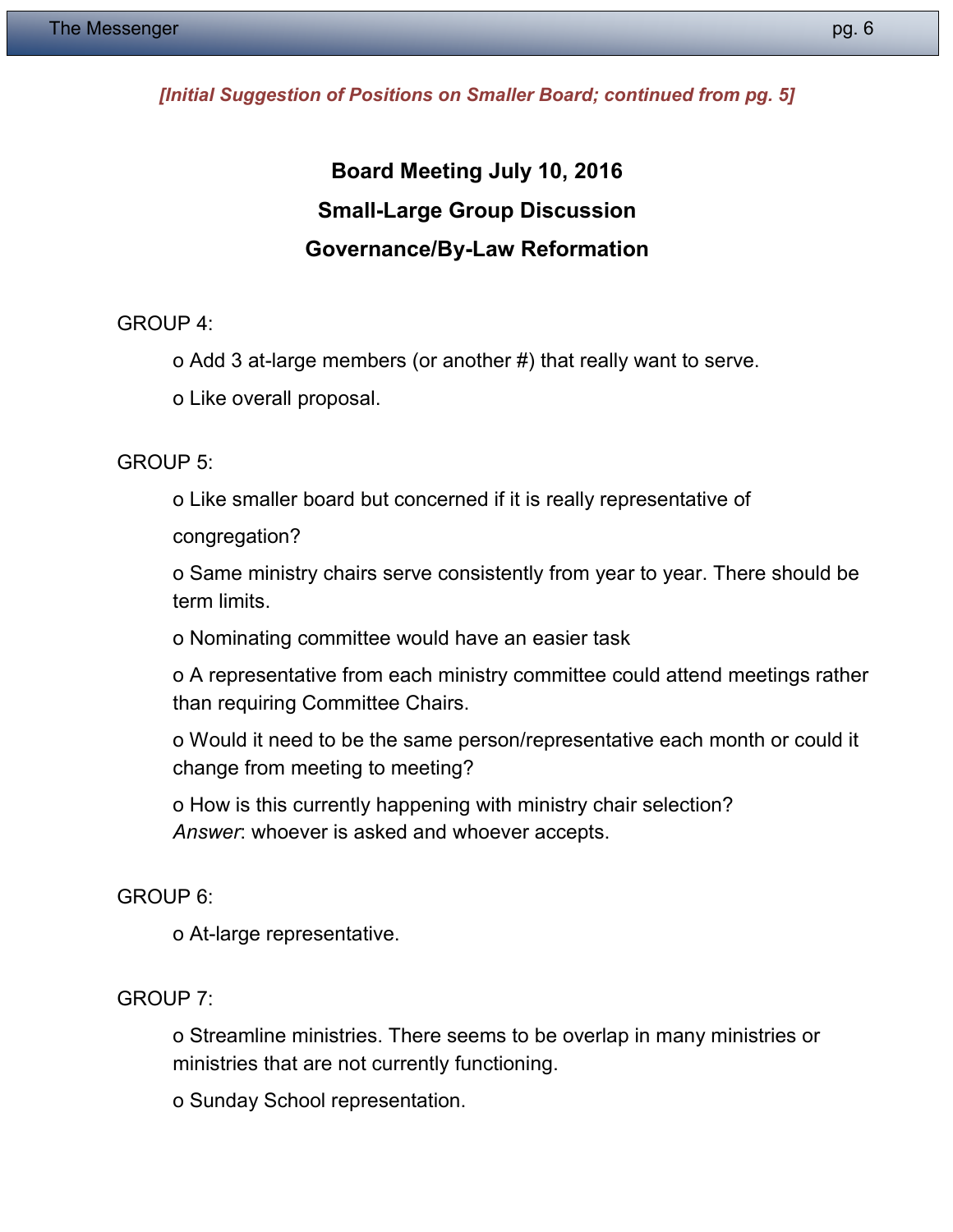#### *[Board Discussion About the Initial List of Board Positions]*

## **Board Meeting July 10, 2016 Small-Large Group Discussion Governance/By-Law Reformation**

There were approximately 36 members and 2 ministers present for this meeting/discussion.

Initial thoughts/suggestions about the recommendation itself to delegate its powers to a smaller board:

GROUP 1:

o Agree that the current board is too big.

o Concerned that too small of a board will not provide good representation.

o Communication- information/reports to be published and available prior to board meetings to enable people to process and bring concerns to the meeting.

o Seems to be meetings too frequently. Are monthly Cabinet meetings really needed?

GROUP 2:

- o Agree that the current board is too big.
- o Should not be one person with multiple positions on the board.
- o Idea to have the board be representative 10% of current congregation.
- o Elders and Deacons need to have a better understanding of their board.

o Concern that it may be easier for one dominant personality to control with a smaller board?

o Need to email/provide reports/information prior to board meeting.

GROUP 3:

- o Excited about the possibility of a small board.
- o Like the idea of a trial year.
- o Needs to be representative.
- o Need to have a cross-section of the congregation represented.